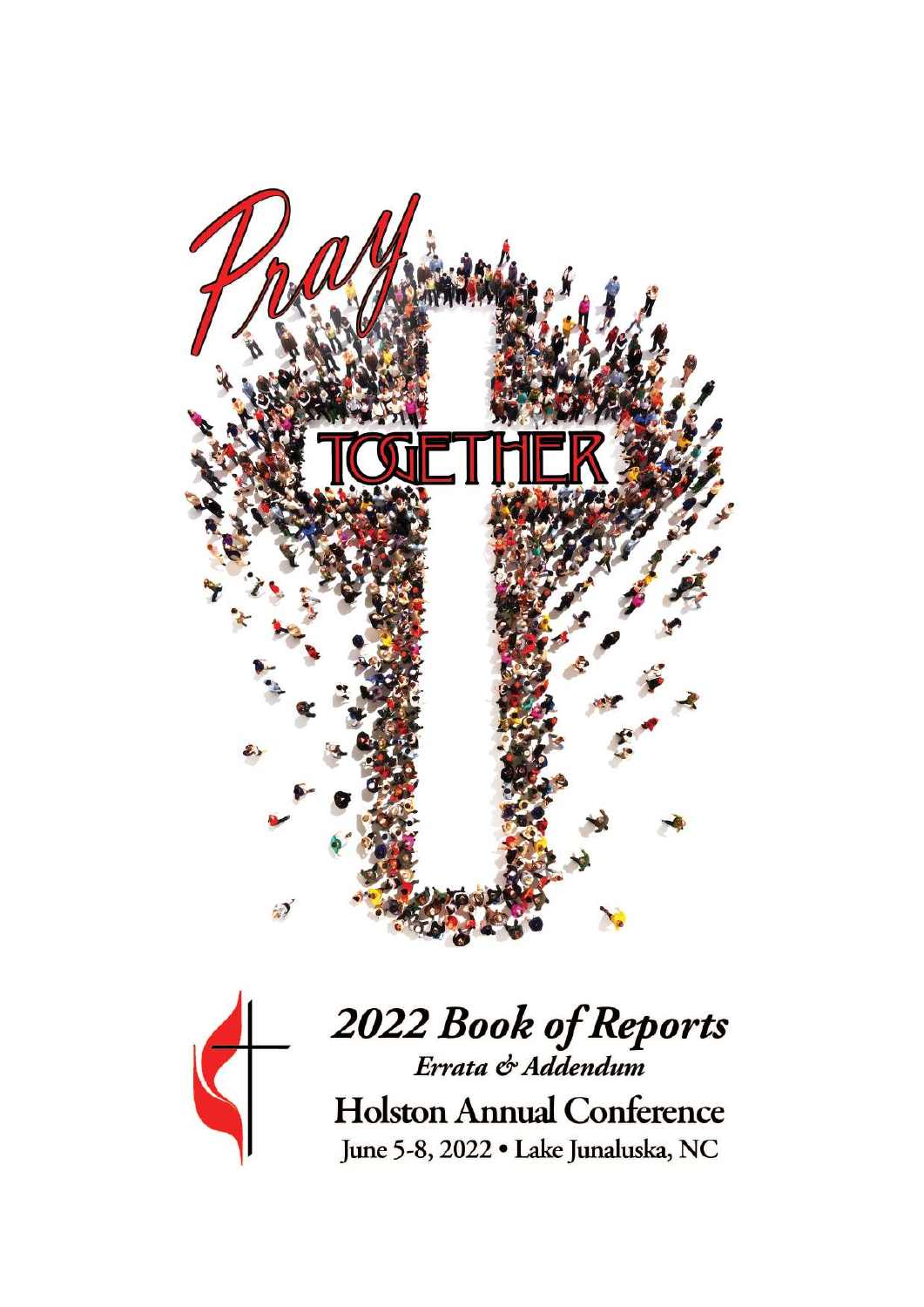# TABLE OF CONTENTS

| <b>TABLE OF CONTENTS</b> |  |  |
|--------------------------|--|--|
|                          |  |  |
|                          |  |  |
|                          |  |  |
|                          |  |  |
|                          |  |  |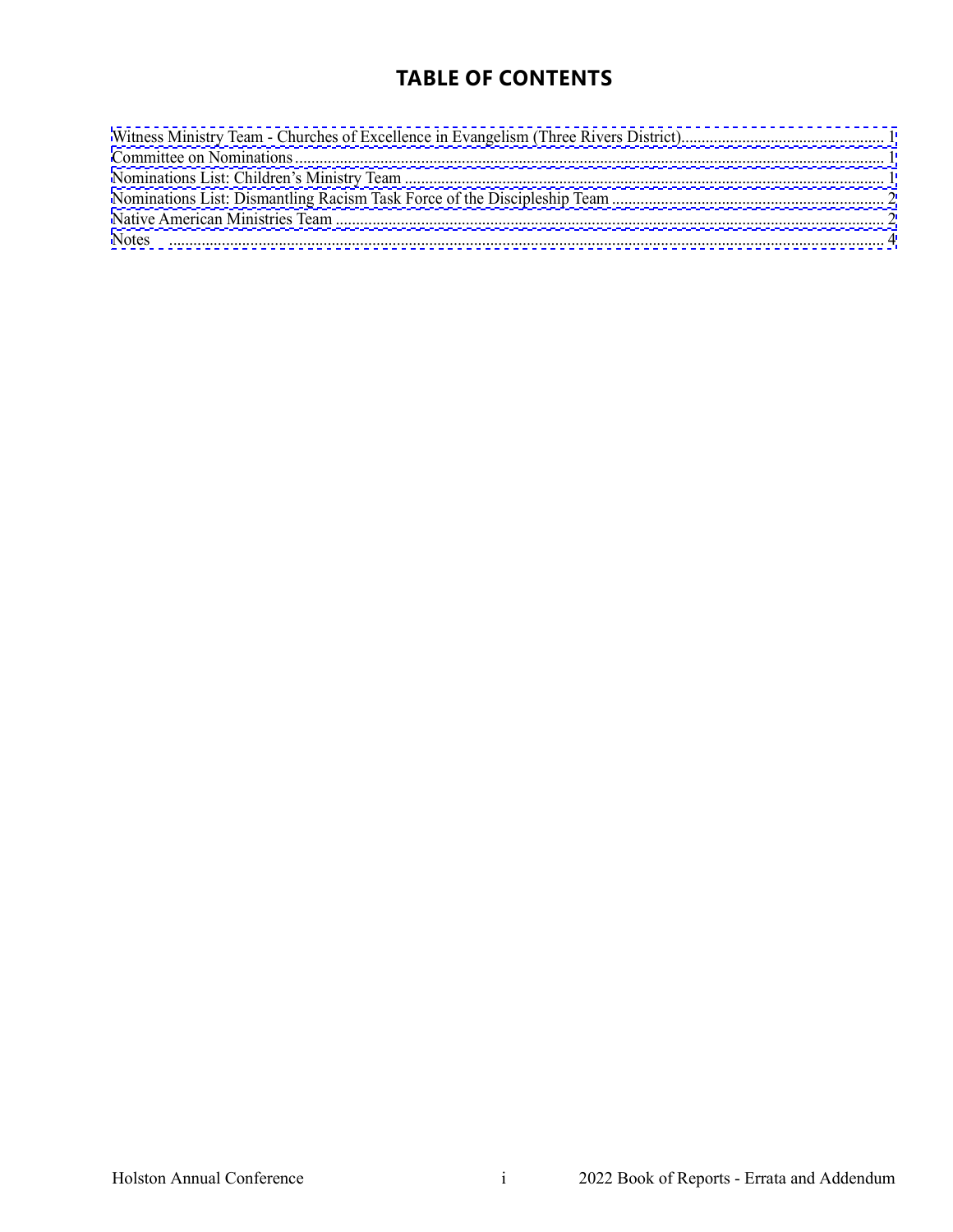This page intentionally left blank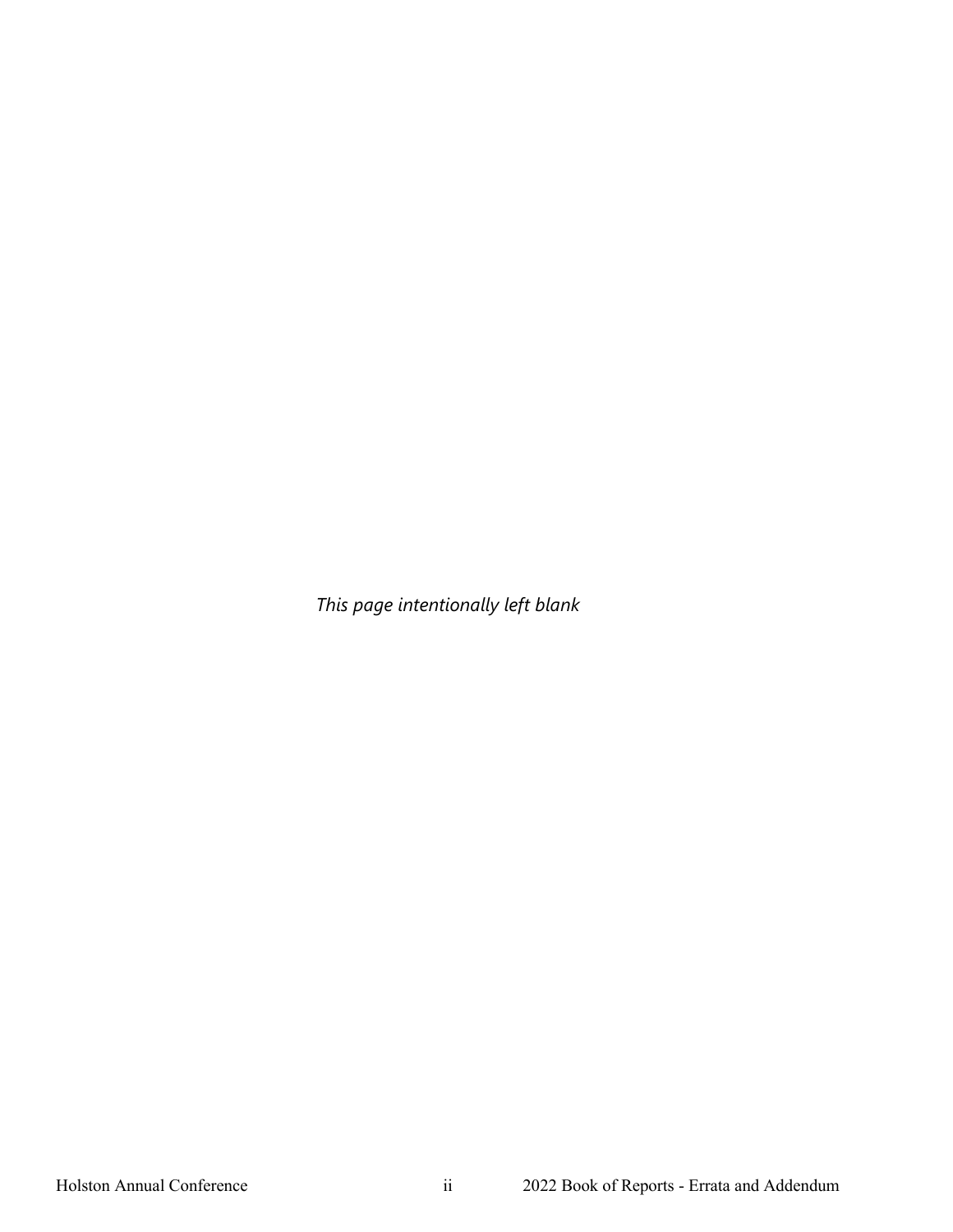### <span id="page-3-0"></span>VI.e WITNESS MINISTRY TEAM - CHURCHES OF EXCELLENCE IN EVANGELISM

| <b>Three Rivers District</b> |                  |               |                                                    |
|------------------------------|------------------|---------------|----------------------------------------------------|
| Gold                         | Silver           | <b>Bronze</b> | <b>Honorable Mention</b>                           |
| • <i>Not applicable</i>      | • Limestone Cove | Gethsemane    | • Bluff City<br>• Embreeville<br>• Wesley Memorial |

#### $= = 1$  = END OF REPORT =  $= 1$

## X.f COMMITTEE ON NOMINATIONS (CON) - 2021 - 2024 QUADRENNIUM

Corrections to the Committee on Nominations list found in the Book of Reports.

As a member of Annual Conference you have the right to make suggested changes to the Nominations Committee report. However, due to the fact that confernece leadership teams are of a specific size and composition, you cannot add a person to a conference leadership team unless you specify the person on the team that your nomination would replace. This would have to be done as a part of your motion.

#### VI.b.1 CHILDREN'S MINISTRY TEAM

Total Membership  $= 11$ 9 elected, 2 Ex- Officio: Cabinet Representative, Staff Resource Person.

(L) Melia Warren (SS)(2) (L) **Kandi Hutton (SS)(1)** (L) Sherri Smith (SM)(2) (C) T. J. Burdine (MV)(2) (L) Rachel Dow (SS)(1) (L) Barbara Patterson (NI  $(L)$  Lindsey Piercy  $(TV)(2)$ (L) Margaret Fraizer (AP)(1)

(L) Rachel Dow (SS)(1) (L) Barbara Patterson (NR)(1) (L) Ashley Wade (SS)(2) (C) Jake Herron (HI)(1)

Ex-Officio Members:

Staff Resource ................................................................................................. Susan Groseclose Cabinet Representative .................................................................................... Mike Sluder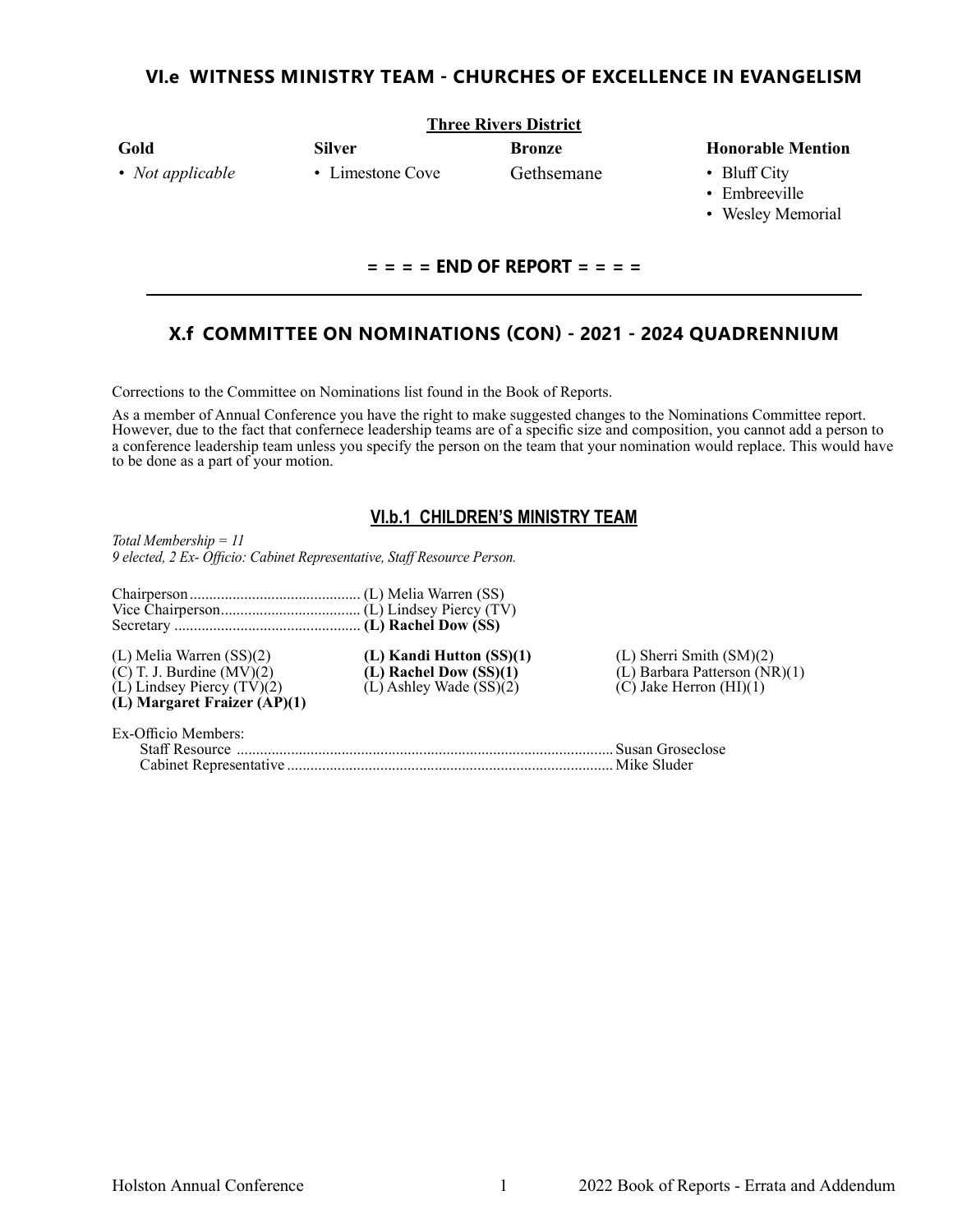## XIII.b DISMANTLING RACISM TASK FORCE OF THE DISCIPLESHIP TEAM

<span id="page-4-0"></span>The membership consists of 18-25 persons. Preferably at least two 2 people per district. Ex-Officio being the Resident Bishop, Communications Committee Representative, and three Cabinet representatives. The role of this taskforce is to assist the Cabinet in helping to lead the Conference in identifying and dismantling racism.

| TBD                                  | $(C)$ Laura Plaster $(CM)(1)$   |
|--------------------------------------|---------------------------------|
| $(C)$ Andrew Lay $(HI)(1)$           | (C) Brenda Bell-McAdams (MV)(1) |
| $(C)$ Charlotte Williams $(SS)(1)$   | $(C)$ Drew McCallie $(SS)(1)$   |
| (C) Sarah Slack (SM)(1)              | $(C)$ Jimmy Sherrod $(TV)(1)$   |
| $(L)$ Jacqueline Westfield $(HI)(1)$ | $(L)$ Carrie Hopper $(TV)(1)$   |
| $(L)$ Brett Jonas $(SM)(1)$          | $(L)$ Donna Mosby $(TV)(1)$     |
| $(L)$ Betty Yeomans-Barton $(TR)(1)$ |                                 |
|                                      |                                 |
|                                      | Bishop Debra Wallace-Padgett    |
|                                      |                                 |
|                                      | Tim Jones                       |
|                                      |                                 |

#### $= = =$  = END OF REPORT =  $= =$

## NATIVE AMERICAN MINISTRIES TEAM

Mission: The Native American Ministries Committee of the Holston Annual Conference seeks to advocate for ministry with and by Native Americans to share the diverse culture, history and traditions of Native peoples, with an emphasis on those peoples original to and/or living in Holston Conference.

Vision: The committee is in the process of reorganizing and reprioritizing its activities. Over the next four years, the committee will be working to:

- Become a resource for and promote the importance and observance of Native American Ministries Sunday
- Become a resource for and promote awareness of the Native American community residing within the bounds of our annual conference, and develop leadership among the Native community
- Advocate for inclusion of Native American United Methodists to serve at all levels of the church.
- Develop a series of annual events for Conference clergy and laity designed to provide education about Indigenous culture, spirituality, and contemporary issues of importance to Native Americans and Native Nations including, but not limited to, addressing the epidemic of violence against indigenous women and children, the abuses perpetrated at Indian board schools, economic and infrastructure disparities, and addressing climate justice globally
- Develop resources for use by clergy and laity in planning and observing Native American Sunday including, educational events, printable materials, worship planning materials, and a list of available speakers
- Identify and work to secure sources of supplemental funding for NAMC activities and Native American Ministries in Holston Conference to include possible grants and designated donations

The committee met three times in 2021 (August, November, and December), and will continue to meet on the second Thursday of each month via Zoom. It also requested a change to its standing rules to increase its size from seven to nine members with a goal of one member from each District to take effect July 2022.

A primary part of NAMC's mission is the promotion of Native American Ministries Sunday. A review of the NAMS special offerings collected between 2016 and 2020 indicated that less than 5% of Holston churches are participating in the special offering. The committee felt the lack of participation may have been due to a lack of materials and planning resources for use by clergy and worship leaders, the committee's lack of financial resources for raising awareness, and the denomination's scheduling of NAM Sunday during a season of multiple liturgically prominent Sundays.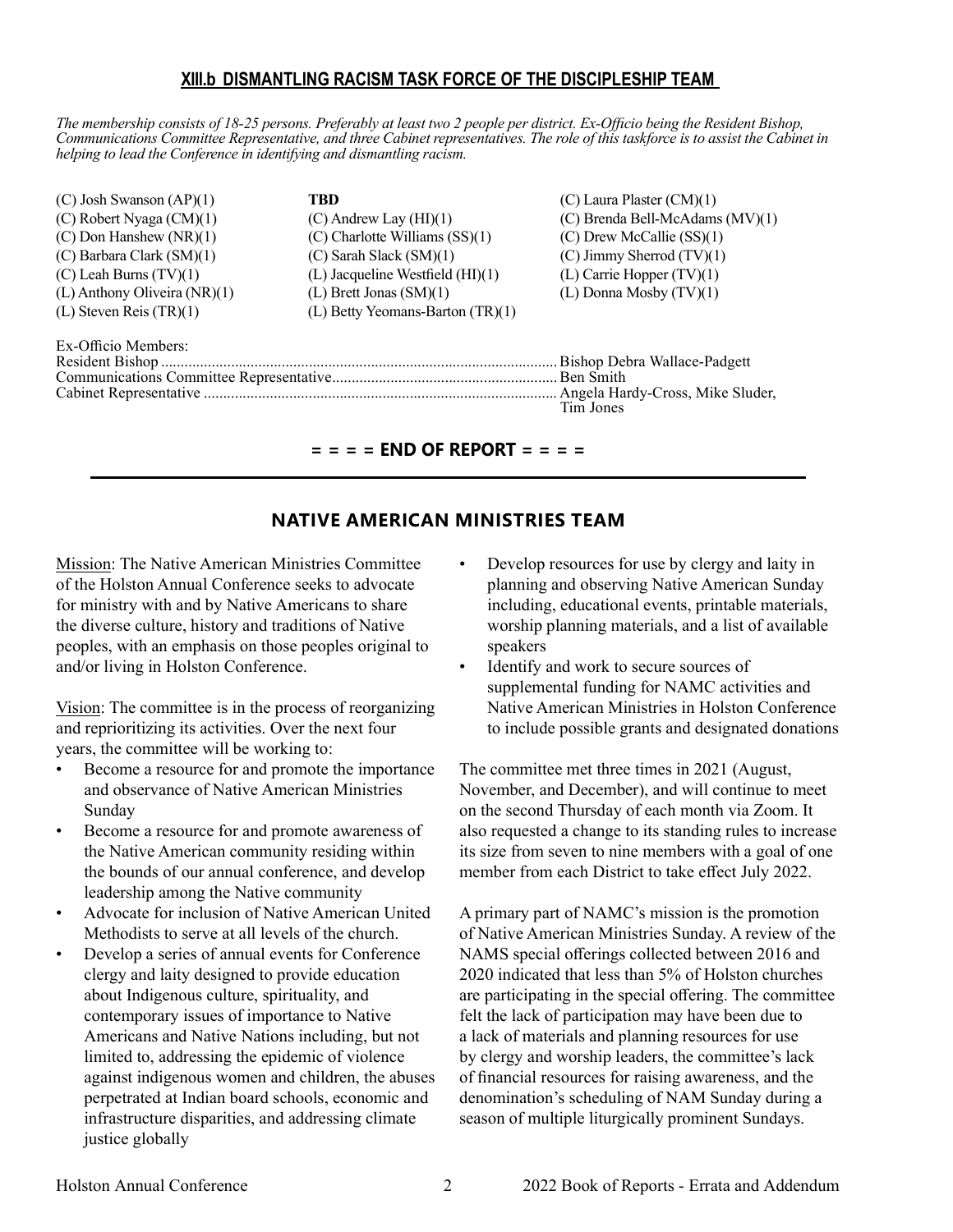To address these issues, the committee has determined that it is in the best interest of Holston Churches to move their observance of NAM Sunday to the third Sunday of November each year. This would place this special observance between All Saints/All Souls and Thanksgiving and also place it in National Native American Heritage month, allowing local churches to take advantage of external promotion, availability, and heightened awareness of all things Native American. The committee has also added a significant number of resources for worship planning and general education about Native Americans to its page on Holston.org, will continue to add to and update the collection, and is working to create and introduce a 4-year cycle of educational events for clergy, laity, and the larger community beginning in 2023. Rather than asking participants to travel to a central location, the committee has divided the Conference into upper, middle, and lower regions. The one-day events will be rotated through the regions over a three-year period (one region per year), with a larger, multi-day conference-wide retreat taking place in the fourth year.

Of equal importance to the committee are issues faced by indigenous people and nations today including, but not limited to, addressing the epidemic of violence against indigenous women and children, the abuses perpetrated at Indian boarding schools, economic and infrastructure disparities, addressing climate justice globally, and reconciliation and reparation for those actions and events caused by the Doctrine of Discovery. The committee will be working to both become a resource point for information on these issues and finding ways the conference and local churches can take action to address them.

To meet its goals of advocating for the inclusion of Native American United Methodists in all levels of the church as well as becoming a resource for and promoting awareness of the Native American community residing within the bounds of our annual conference, the committee will conduct one or more surveys of Holston churches. The surveys will be designed to determine the presence of both enrolled American Indian members and members who are unenrolled descendants of American Indians, identify activities of churches, church groups, and individual members of churches who are doing any kind of outreach to American communities including the nature of that outreach. The committee will use the data obtained from the surveys to determine what services or programs local churches or church groups and the Conference could provide to best serve its Native American members.

Finally, the committee has requested and will seek funding to be able to be available for and more present in the community, especially at Native gatherings and events and as presenters for local churches and civic organizations, to be able to participate in the planning and presentation of Holston's Annual Conferences, to be able to participate in the South East Jurisdiction's Association of Native American Ministries annual conference, and to obtain training for committee members to be the best resources possible for this ministry.

This report was approved for submission by the Native American Ministries Committee on February 10, 2022, and is submitted by Rev. Valerie Ohle, Chair

#### $= = = 2$  = END OF REPORT =  $= 2$